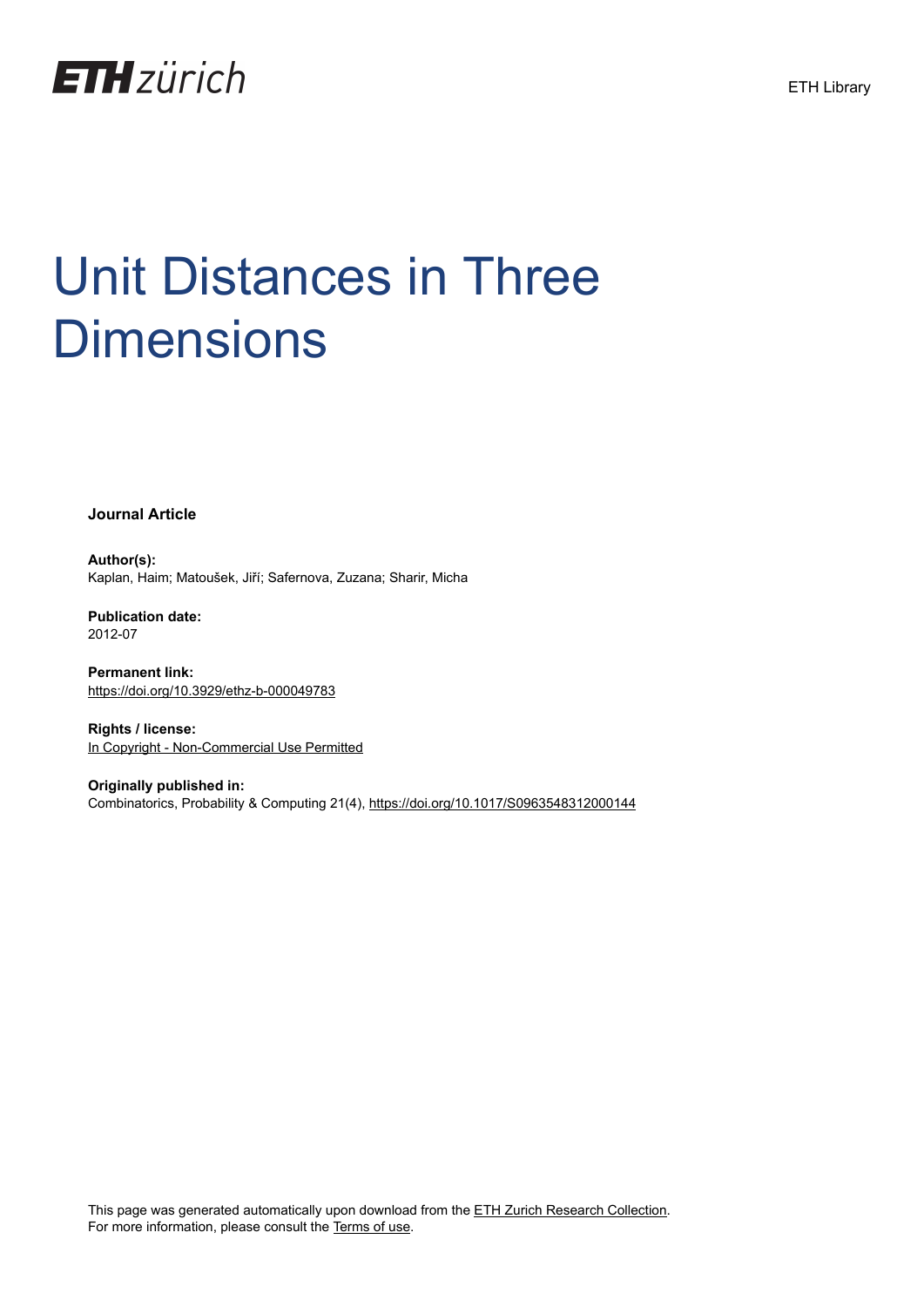## **Unit Distances in Three Dimensions**

HAIM KAPLAN<sup>1†</sup>, JIŘÍ MATOUŠEK<sup>2‡</sup>, ZUZANA SAFERNOV $\mathring{A}^{3\ddagger\S}$  and MICHA SHARIR<sup>4</sup> <sup>1</sup>School of Computer Science, Tel Aviv University, Tel Aviv 69978, Israel (e-mail: haimk@tau.ac.il)  $2$ Department of Applied Mathematics and Institute of Theoretical Computer Science (ITI), Charles University, Malostranské nám. 25, 118 00 Praha 1, Czech Republic (e-mail: matousek@kam.mff.cuni.cz) and Institute of Theoretical Computer Science, ETH Zurich, 8092 Zurich, Switzerland  $3$ Department of Applied Mathematics, Charles University, Malostranské nám. 25, 118 00 Praha 1, Czech Republic (e-mail: zuzka@kam.mff.cuni.cz) 4School of Computer Science, Tel Aviv University, Tel Aviv 69978, Israel and Courant Institute of Mathematical Sciences, New York University, New York, NY 10012, USA (e-mail: michas@tau.ac.il)

Received 1 October 2011; revised 4 March 2012; first published online 25 April 2012

We show that the number of unit distances determined by *n* points in  $\mathbb{R}^3$  is  $O(n^{3/2})$ , slightly improving the bound of Clarkson, Edelsbrunner, Guibas, Sharir and Welzl [5], established in 1990. The new proof uses the recently introduced polynomial partitioning technique of Guth and Katz [12]. While this paper was still in a draft stage, a similar proof of our main result was posted to the arXiv by Joshua Zahl [28].

AMS 2010 Mathematics subject classification: Primary 52C10

- § Supported by the Charles University grant GAUK 421511.
- ¶ Supported by NSF Grant CCF-08-30272, by Grant 2006/194 from the US–Israel Binational Science Foundation, by Grant 338/09 from the Israel Science Fund, and by the Hermann Minkowski–MINERVA Center for Geometry at Tel Aviv University.

<sup>†</sup> Supported by Grant 2006/204 from the US–Israel Binational Science Foundation, and by grant 822/10 from the Israel Science Fund.

<sup>‡</sup> Supported by the ERC Advanced Grant No. 267165.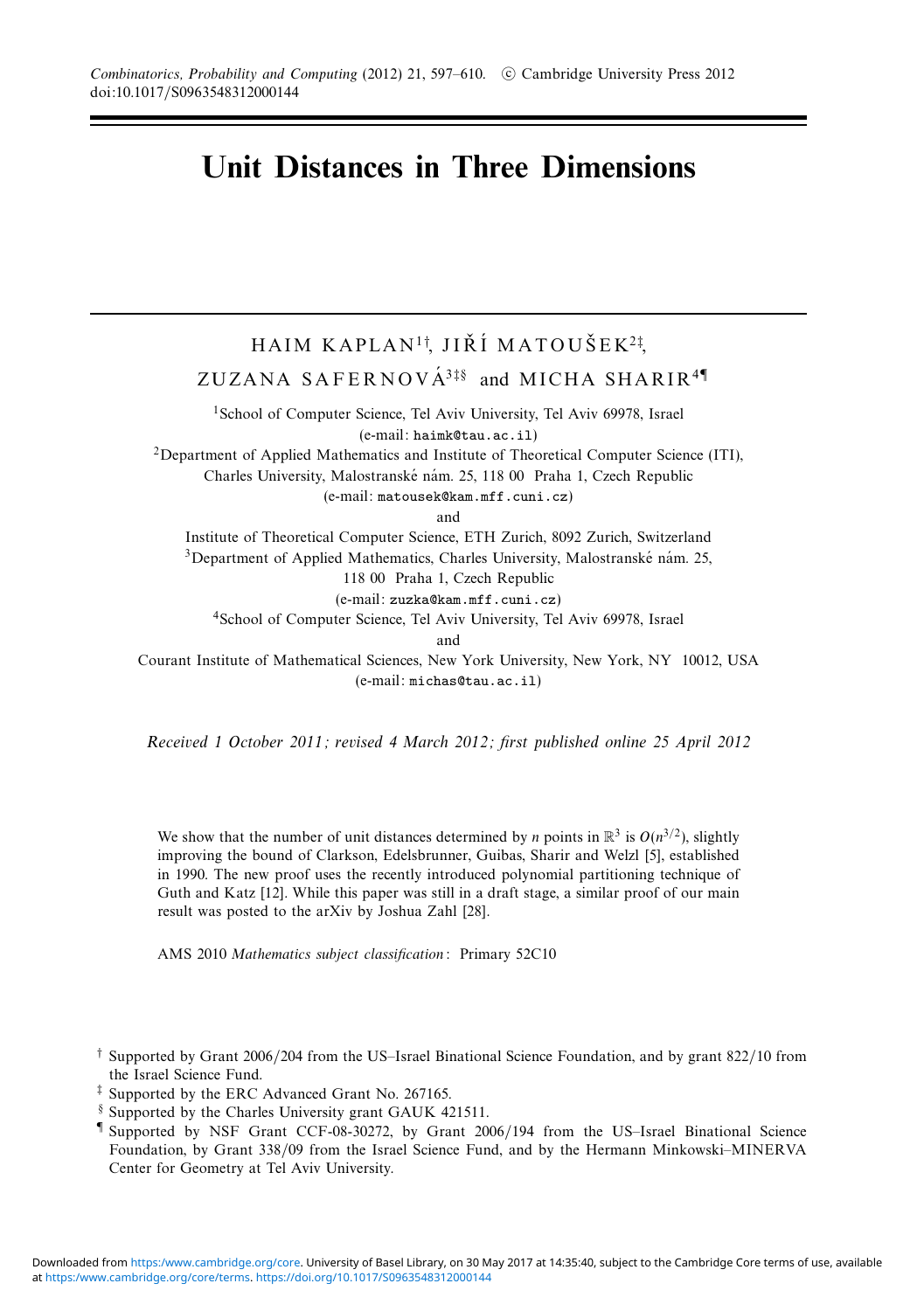#### **1. Introduction**

Let *P* be a set of *n* points in Euclidean *d*-dimensional space  $\mathbb{R}^d$ . What is the maximum possible number of pairs  $\{p,q\}$  of points in *P* such that the (Euclidean) distance of *p* to *q* is exactly 1? A standard construction, attributed to Lenz [15], shows that this number can be  $\Theta(n^2)$  in  $d \ge 4$  dimensions, so the only interesting cases are  $d = 2, 3$ . The planar version is the classical *unit distances* problem of Erdős [9], posed in 1946, for which we refer to the literature (in particular, see [5, 22, 24, 26]). Here we focus on the case  $d = 3$ . This was studied, back in 1990, by Clarkson, Edelsbrunner, Guibas, Sharir and Welzl [5], who established the upper bound  $O(n^{3/2}2^{O(\alpha^2(n))})$ , where  $\alpha(\cdot)$  is the inverse Ackermann function (a function growing extremely slowly, much slower than  $\log n$ ,  $\log \log n$ , *etc.*)

In this paper we get rid of the small factor  $2^{O(\alpha^2(n))}$ , and obtain the upper bound  $O(n^{3/2})$ . Admittedly, the improvement is not large, and achieves only a slight narrowing of the gap from the best known lower bound, which is  $\Omega(n^{4/3} \log \log n)$  [10], but is nevertheless the first improvement of the bound of [5], more than 20 years after its establishment.

The proof of the new bound is based on the recently introduced *polynomial partitioning* technique of Guth and Katz  $[12]$  (see also Kaplan, Matousek and Sharir  $[14]$  for an expository introduction). An additional goal of the present paper is to highlight certain technical issues (specifically, multi-level polynomial partitions) that might arise in the application of the new approach. These issues are relatively simple to handle for the problem at hand, but treating them in full generality is still an open issue.

**Zahl's work.** After we finished a draft of this paper, in early 2011, we learned that Zahl [28] had independently obtained the same bound on unit distances in  $\mathbb{R}^3$  (and, actually, a more general result concerning incidences of points with suitable surfaces in  $\mathbb{R}^3$ ), using the same general approach. Our subsequent correspondence then helped in clarifying some issues in both of the papers.

The details of our arguments differ from those of Zahl at some points, and since the general problem of the multi-level decomposition alluded to above remains unresolved (both Zahl's work and ours deal only with two-level decompositions), even slight differences in the approaches may become important in attacking the general question. Our treatment is also more pedestrian and assumes less background in algebraic geometry than Zahl's, and thus it may be more accessible for the community at large of researchers in discrete geometry. So, while we respect the priority of Zahl's arXiv preprint, and acknowledge a substantial overlap in the main ideas, we have nonetheless decided to publish our paper.

### **2. Analysis**

Let *P* be a set of *n* points in  $\mathbb{R}^3$ . For each  $p \in P$ , let  $\sigma_p$  denote the unit sphere centred at *p*, and let  $\Sigma$  denote the collection of these spheres. Clearly, the number of unit distances between pairs of points of *P* is half the number of incidences  $I(P, \Sigma)$  of the points of *P* with the spheres of  $\Sigma$ . Our main result is the following theorem.

**Theorem 2.1.**  $I(P, \Sigma) = O(n^{3/2})$ . In particular, the number of unit distances in any set of *n points in*  $\mathbb{R}^3$  *is*  $O(n^{3/2})$ *.*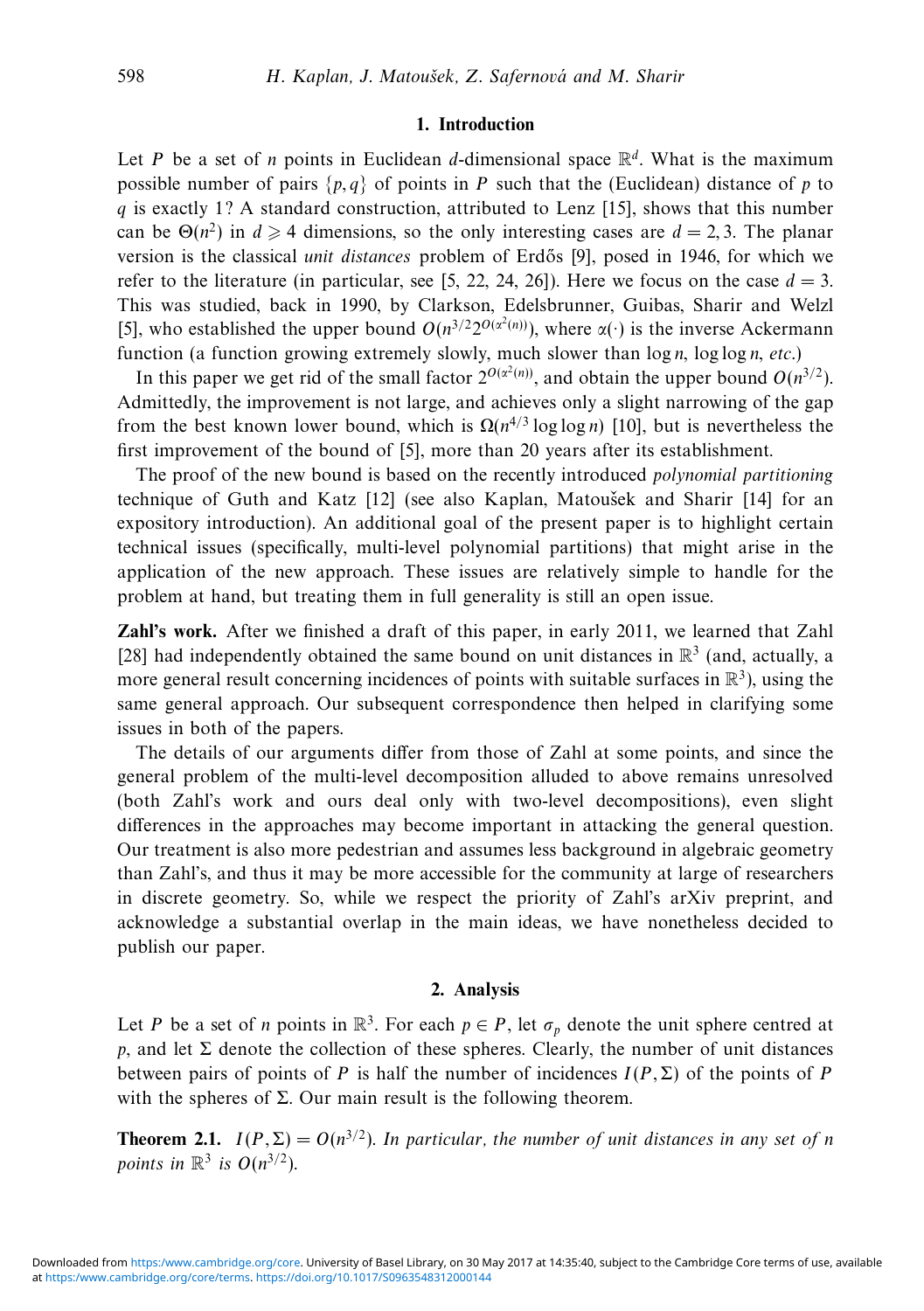We first review the main algebraic ingredient of the analysis.

**Polynomial partitions: A quick review.** For the sake of completeness, and also for the second partitioning step in our analysis, we provide a brief review of the polynomial partitioning technique of Guth and Katz [12]; see also [14]. This technique is based on the polynomial ham sandwich theorem of Stone and Tukey [23]. Its specialization to three dimensions is stated in the following theorem.

**Theorem 2.2 (Guth and Katz [12]).** Let *P* be a set of *n* points in  $\mathbb{R}^3$  and let  $s \geq 1$  be a parameter. Then there exists a non-zero trivariate polynomial f of degree  $D = O(s^{1/3})$  and a partition of P into pairwise disjoint subsets  $P_0, P_1, \ldots, P_t$ , such that

- $(i) t = O(s)$ ,
- (ii)  $|P_i| \leq n/s$  for each  $i = 1, \ldots, t$ ,
- (iii)  $P_0 = P \cap Z(f)$ , where  $Z(f)$  is the zero set of f, and
- (iv) each  $P_i$ , for  $i = 1, ..., t$ , is contained in a distinct connected component of  $\mathbb{R}^3 \setminus Z(f)$ .

**A brief review of the proof.** We first recall the construction of a polynomial ham sandwich cut, as in [23], specialized to three dimensions.

We fix an integer *D* and put  $M = \binom{D+3}{3} - 1$ . Let  $U_1, \ldots, U_M$  be *M* arbitrary finite point sets in  $\mathbb{R}^3$ . Let  $\varphi : \mathbb{R}^3 \mapsto \mathbb{R}^M$  be the *Veronese map*, which maps a point  $(x, y, z) \in \mathbb{R}^3$  to the *M*-tuple of the values at  $(x, y, z)$  of all the *M* non-constant trivariate monomials of degree at most *D*. We consider the images  $\varphi(U_1), \ldots, \varphi(U_M)$  of our sets, and apply the standard ham sandwich theorem (see [23] and [16, Chapter 3]) to these *M* sets in  $\mathbb{R}^M$ . This yields a hyperplane *h* that bisects each set  $U_i$ , in the sense that, for each  $i = 1, \ldots, M$ , at most  $|U_i|/2$  points of  $U_i$  lie on one side of h and at most  $|U_i|/2$  points lie on the other side (the remaining points of  $U_i$  lie on *h*; their number can be anything between 0 and  $|U_i|$ ).

We now consider the composition  $f = h \circ \varphi$  (here  $h = 0$  is the linear equation of our hyperplane). Then *f* is a trivariate polynomial (a linear combination of monomials) of degree at most *D* that bisects each of the sets  $U_1, \ldots, U_M$ , in the sense that, for each *i*,

$$
|U_i \cap \{f > 0\}|, |U_i \cap \{f < 0\}| \leq |U_i|/2.
$$

Note that the degree of f is at most  $O(M^{1/3})$ , and that its actual value can be smaller.

To prove Theorem 2.2, we apply this polynomial ham sandwich cut repeatedly, starting with the singleton set  $P$  and doubling the number of sets at each step. Specifically, we first bisect the original point set *P* into two halves, using a polynomial *f*1. We then bisect each of these two sets into two halves, using a second polynomial  $f_2$ , bisect each of the four resulting subsets using a third polynomial *f*3, and so on, until the size of all of the current subsets is reduced to at most  $n/s$ . The product  $f = f_1 f_2 f_3 \cdots$  of these bisecting polynomials is the desired partitioning polynomial, and, as is shown in [12, 14] (and easy to verify), its degree is  $D = O(s^{1/3})$ .

It remains to define the subsets  $P_0, P_1, \ldots, P_t$ . We set  $P_0 = P \cap Z(f)$ ; we note that we have no control over the size of  $P_0$  – it can be anything from 0 and *n*. Then we let  $C_1, \ldots, C_t$  be the connected components of the complement  $\mathbb{R}^3 \setminus Z(f)$ , and we set  $P_i = P \cap C_i$ ,  $i = 1, 2, \ldots, t$ . It follows from well-known results mentioned later in Lemma 2.3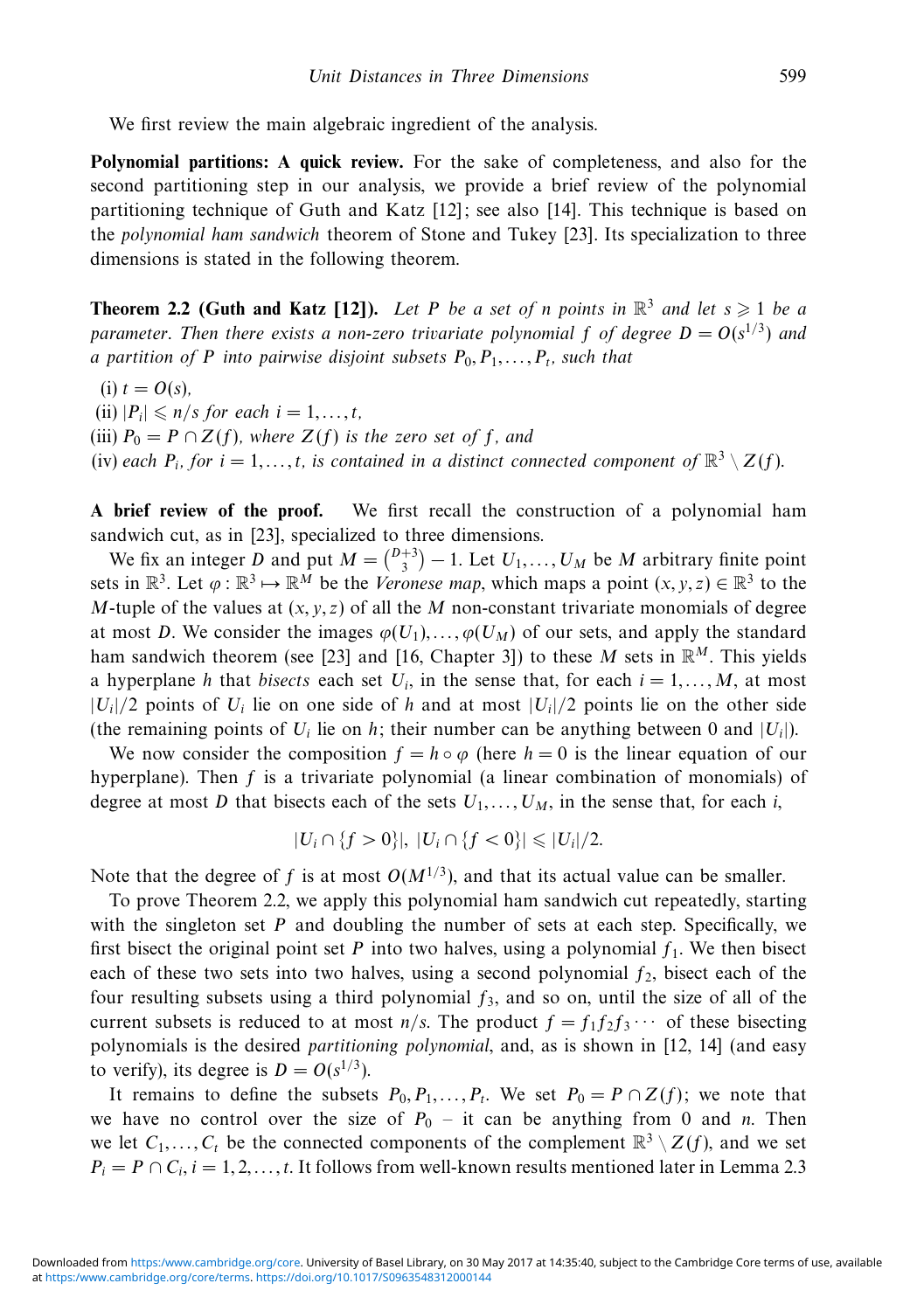that  $t = O((\deg f)^3) = O(s)$ . Since each component  $C_i$  can meet at most one of the subsets produced by the sequence of the polynomial ham sandwich cuts, we have  $|P_i| \le n/s$  for each  $i = 1, \ldots, t$ . This completes the proof of the theorem.  $\Box$ 

The intended use of the theorem is mainly with  $s \leq n$ . However, for  $s > n$  we can, following the technique used in [8, 11], find a polynomial *f* of degree  $O(n^{1/3}) = O(s^{1/3})$ that vanishes at all the points of *P*. In this case all the subsets in the resulting partition of *P* are empty, except for  $P_0 = P \cap Z(f) = P$ .

**First partition.** For the proof of Theorem 2.1, we set  $s = n^{3/4}$ , so the degree of the resulting partitioning polynomial *f*, yielded by Theorem 2.2, is  $D = O(n^{1/4})$ . Denote the resulting subsets of the above partition of *P* by  $P_1, \ldots, P_t$ ,  $t = O(s)$ . Each of these subsets is of size at most  $n/s$  and is contained in a distinct component of  $\mathbb{R}^3 \setminus Z(f)$ ; we also have a remainder subset  $P_0$ , contained in the zero set  $Z = Z(f)$  of f.

We note that the degree *D* could conceivably be much smaller. For example, if *P*, or most of it, lies on an algebraic surface of small degree (say, a plane or a quadric) then *f* could be the polynomial defining that surface, resulting in a trivial partitioning in which all or most of the points of *P* belong to  $P_0$  and the degree of *f* is very small. This potential variability of *D* will enter the analysis later on.

We first bound the number of incidences between  $P \setminus P_0$  and  $\Sigma$ . For this, we need to show that no sphere crosses too many cells of the partition (that is, components of  $\mathbb{R}^3 \setminus Z(f)$ ). This can be argued as follows.

Let us fix a sphere *σ* = *σ<sub>a</sub>* ∈ Σ. The number of cells *C<sub>i</sub>* crossed by *σ* is bounded from above by the number of components of  $\sigma \setminus Z(f)$ .

For bounding the latter quantity, as well as for some arguments below, it is technically convenient to use a rational parametrization of  $\sigma$ . Specifically, we let  $\psi : \mathbb{R}^2 \to \mathbb{R}^3$  be the inverse stereographic projection given by  $\psi(u, v) = (\psi_x(u, v), \psi_y(u, v), \psi_z(u, v))$ , where

$$
\psi_x(u,v) = x_0 + \frac{2u}{u^2 + v^2 + 1}, \quad \psi_y(u,v) = y_0 + \frac{2v}{u^2 + v^2 + 1}, \quad \psi_z(u,v) = z_0 + \frac{u^2 + v^2 - 1}{u^2 + v^2 + 1},
$$

and  $(x_0, y_0, z_0)$  is the centre of  $\sigma$ . Then  $\psi$  is a homeomorphism between the *uv*-plane and the sphere  $\sigma$  'punctured' at its north pole (recall that  $\sigma$  is a unit sphere). This missing point will not affect our analysis if we choose a generic coordinate frame, in which no pair of points of *P* are co-vertical. (Since the centre of each ball is a point in *P*, no point will reside at the north pole of a ball in such a generic coordinate frame.)

Let us consider the composition  $f \circ \psi$  (i.e.,  $f \circ \psi(u, v) = f(\psi_x(u, v), \psi_y(u, v), \psi_z(u, v))$ ); this is a rational function, which we can write as a quotient  $\frac{f^*(u,v)}{q(u,v)}$  of two polynomials (with no common factor). For analysing the zero set, it suffices to consider the numerator  $f^*(u, v)$ , which is a polynomial of degree  $O(D)$ .

If  $f^*$  vanishes identically then  $\sigma \subset Z(f)$  and thus  $\sigma$  does not cross any cell  $C_i$  of the partition. Otherwise, the number of components of  $\sigma \setminus Z(f)$  is no larger than the number of components of  $\mathbb{R}^2 \setminus Z(f^*)$ , and for these, we use the case  $d = 2$  of the following result.

**Lemma 2.3.** Let *f* be a real polynomial of degree *D* in *d* variables. Then the number of connected components of  $\mathbb{R}^d\setminus \mathsf{Z}(f)$  is at most  $6(2D)^d$ .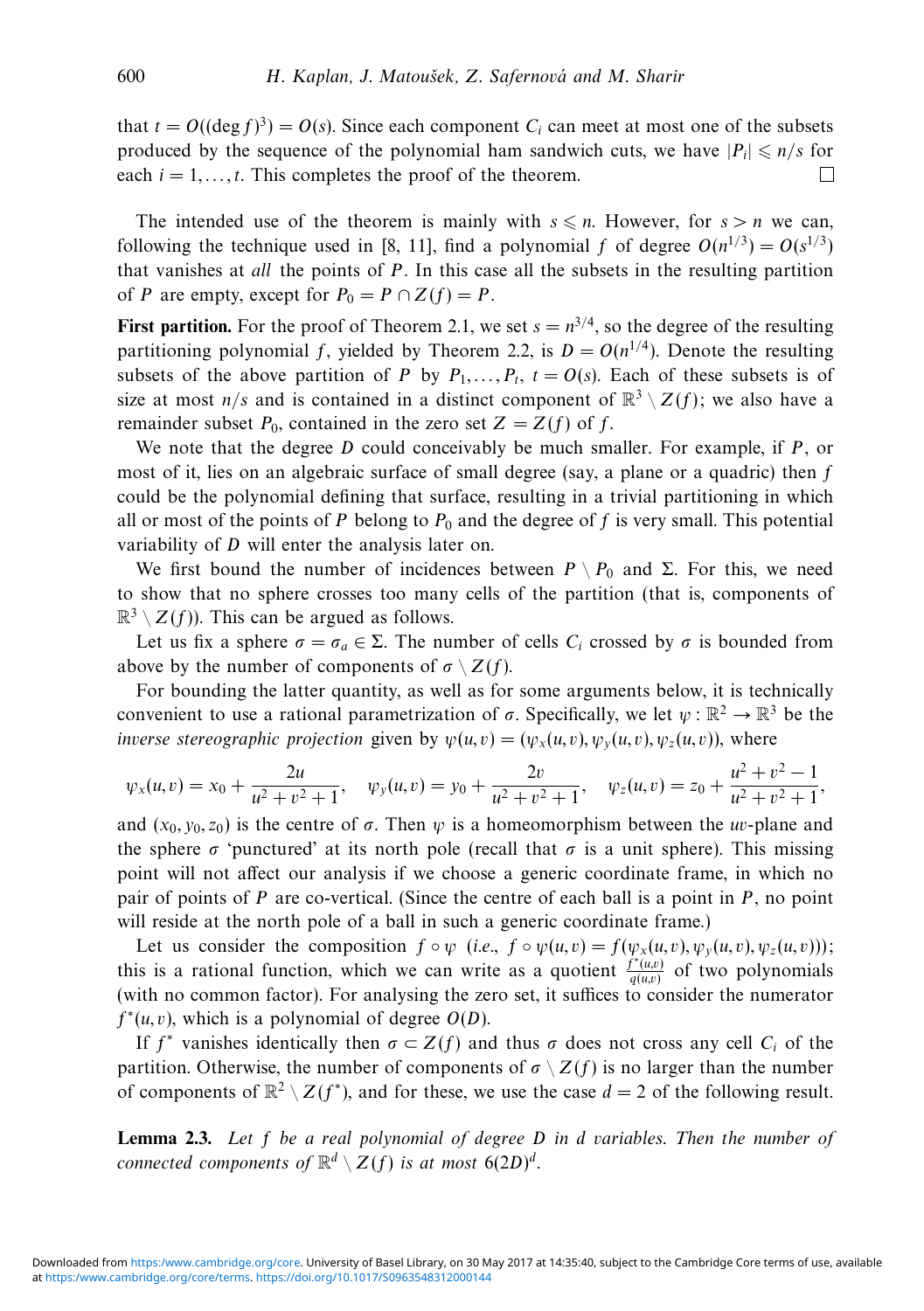This lemma follows, for example, from the work of Warren [27, Theorem 2], which in turn is based on the well-known Oleinik–Petrovskii–Milnor–Thom theorem [17, 18, 25] on the sum of Betti numbers of a real algebraic variety (also see [4] for an exposition, and [1] for a neatly simplified proof of Warren's result).

From Lemma 2.3 we get that the number of connected components of  $\mathbb{R}^2 \setminus Z(f^*)$  is

$$
O(\deg(f^*)^2) = O(D^2).
$$

We thus conclude that each sphere  $\sigma = \sigma_a \in \Sigma$  crosses at most  $O(D^2) = O(n^{1/2})$  cells  $C_i$ of the partition.

Hence the overall number of sphere–cell crossings is  $O(nD^2) = O(n^{3/2})$ . Now we can estimate the number of incidences of the spheres with the points of  $P_1, \ldots, P_t$  in the following standard manner. For  $i = 1, \ldots, t$ , let  $P_i = P \cap C_i$  be the set of points inside a cell  $C_i$ , and let  $n_i$  be the number of spheres crossing  $C_i$ . Then the spheres crossing  $C_i$  and incident to at most two points of  $P_i$  contribute at most  $2n_i$  incidences, which, summed over all  $C_i$ , amounts to at most  $O(n^{3/2})$  incidences. It remains to deal with spheres incident to at least three points of  $P_i$ , and here we observe that for a fixed point  $p \in P_i$ , the number of spheres that are incident to  $p$  and contain at least two other points of  $P_i$  is at  $\text{most } 2\binom{|P_i|-1}{2}$  ≤  $|P_i|^2$ , because any pair of points  $q, r ∈ P_i \setminus \{p\}$  determine at most two unit spheres that are incident to  $p, q, r$ . Hence the number of incidences of the points of  $P_i$  with spheres that are incident to at least three points of  $P_i$  is at most  $|P_i|^3 \leq (n/s)^3 = O(n^{3/4})$ . Summing over all subsets  $P_i$ , we get a total of  $O(n^{3/2})$  such incidences.<sup>1</sup>

**Remark.** (Although the full significance of this remark will become clearer later on, we nevertheless make it early in the game.) There are well-known papers in real algebraic geometry estimating the number of components of algebraic varieties in  $\mathbb{R}^d$ , or more generally, the complexity of an arrangement of zero sets of polynomials in  $\mathbb{R}^d$  (Oleinik and Petrovskiı̃ [18], Milnor [17], Thom [25], and Warren [27]). In the arguments used so far and also below, we need bounds in a somewhat different setting, namely, when the arrangement is not in  $\mathbb{R}^d$ , but within some algebraic variety. This setting was considered by Basu, Pollack and Roy [3]. However, their bound is not sufficiently sharp for us either, since it assumes the same upper bound both on the degree of the polynomials defining the arrangement and those defining the variety. Prompted by our question, Barone and Basu [2] recently proved a bound in this setting involving two degree parameters: they consider a *k*-dimensional variety *V* in  $\mathbb{R}^d$  defined by polynomials of degree at most *D*, and an arrangement of *n* zero sets of polynomials of degree at most *E* within *V*, and they bound the number of cells, of all dimensions, in the arrangement by  $O(1)^d D^{d-k} (nE)^k$ . A weaker bound of a similar kind was also derived independently by Solymosi and Tao [21, Theorem A.2].

We could refer to the Barone–Basu result in the proof above, instead of using the rational parametrization and Lemma 2.3. However, later on we will need three different

<sup>&</sup>lt;sup>1</sup> Alternatively, we can use the Kővári–Sós–Turán theorem (see [19]) on the maximum number of edges in a bipartite graph with a forbidden *Kr,s* subgraph, as was done in many previous papers; this comment applies to several similar arguments below.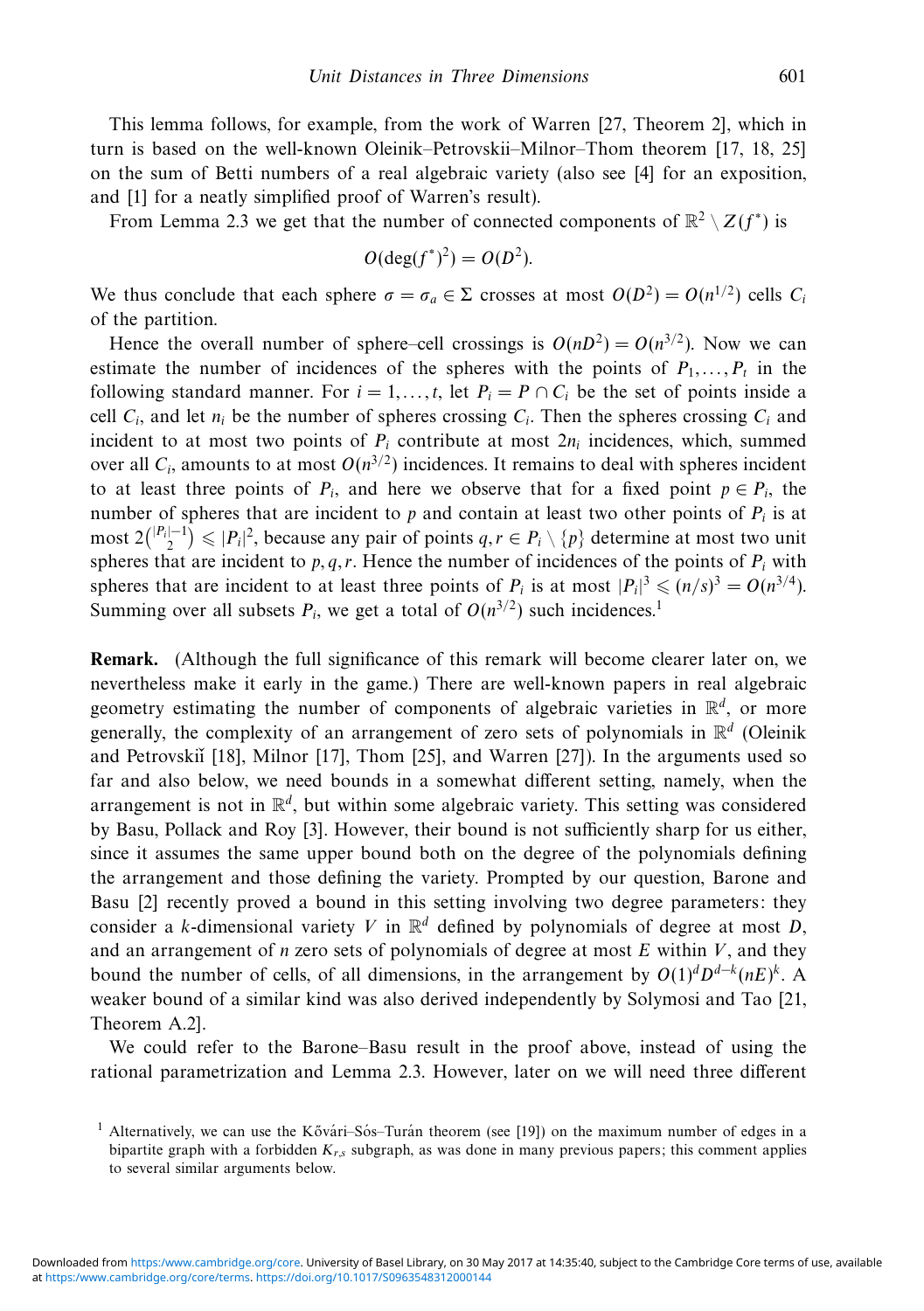degree parameters (involving spheres intersecting a variety defined by two polynomials of two potentially different degrees; in this case one of the degrees is 2, the degree of the polynomial equation of a sphere), and thus we cannot refer to [2, 21] directly. We provide elementary ad hoc arguments instead (aimed mainly at readers not familiar with the techniques employed in [2, 21]). If the multi-level polynomial partition method should be used in dimensions higher than 3, a more systematic approach will be needed to bound the appropriate number of components. We believe that the approach of [2] should generalize to an arbitrary number of different degree parameters, but there are several other obstacles to be overcome along the way; see Section 3 for a discussion. This is the end of the longish remark, and we come back to the proof.

**Bounding** *I*(*P*<sub>0</sub>, Σ). It therefore remains to bound *I*(*P*<sub>0</sub>, Σ). Here is an informal overview of this second step of the analysis. We apply the polynomial partitioning procedure to *P*0, using a second polynomial *g* (which again is the product of logarithmically many bisecting polynomials). For a good choice of  $g$ , we will obtain various subsets of  $P_0$  of roughly equal sizes, lying in distinct components of  $Z(f) \setminus Z(g)$ , and a remainder subset  $P_{00} \subset Z(f) \cap Z(g)$ . Again, for a good choice of *g*,  $Z(f) \cap Z(g)$  will be a one-dimensional curve, and it will be reasonably easy to bound  $I(P_{00}, \Sigma)$ . The situation that we want to avoid is one in which *f* and *g* have a common factor, whose two-dimensional zero set contains most of  $P_0$ , in which case the dimension reduction that we are after (from a two-dimensional surface to a one-dimensional curve) will not work.

To overcome this potential problem, we first factor f into irreducible factors  $f =$  $f_1 f_2 \cdots f_r$  (recall that in the construction of [12], *f* is the product of logarithmically many factors, some of which may themselves be reducible). Denote the degree of  $f_i$  by  $D_i$ , so  $\sum_i D_i = D$ . By removing repeated factors from *f*, if any exist, we may assume that *f* is square-free; this does not affect the partition induced by *f*, nor its zero set. Put

$$
P_{01} = P_0 \cap Z(f_1)
$$
  
\n
$$
P_{02} = (P_0 \setminus P_{01}) \cap Z(f_2)
$$
  
\n...  
\n
$$
P_{0i} = (P_0 \setminus \bigcup_{j < i} P_{0j}) \cap Z(f_i)
$$
  
\n...

This is a partition of  $P_0$  into *r* pairwise disjoint subsets. Put  $m_i = |P_{0i}|$  for  $i = 1, \ldots, r$ ; thus,  $\sum_i m_i \leq n$ . We will bound *I*( $P_{0i}$ ,  $\Sigma$ ) for each *i* separately and then add up the resulting bounds to get the desired bound on  $I(P_0, Σ)$ .

**Second partition.** We will bound the number of incidences between  $P_{0i}$  and  $\Sigma$  using the following lemma, which is the core of (this step of) our analysis.

**Lemma 2.4.** Let *f* be an irreducible trivariate polynomial of degree *D*, let *Q* be a set of *m* points contained in  $Z(f)$ , and let  $\Sigma$  be a set of  $n \geq m$  unit spheres in  $\mathbb{R}^3$ . Then

$$
I(Q, \Sigma) = O(m^{3/5}n^{4/5}D^{2/5} + nD^2).
$$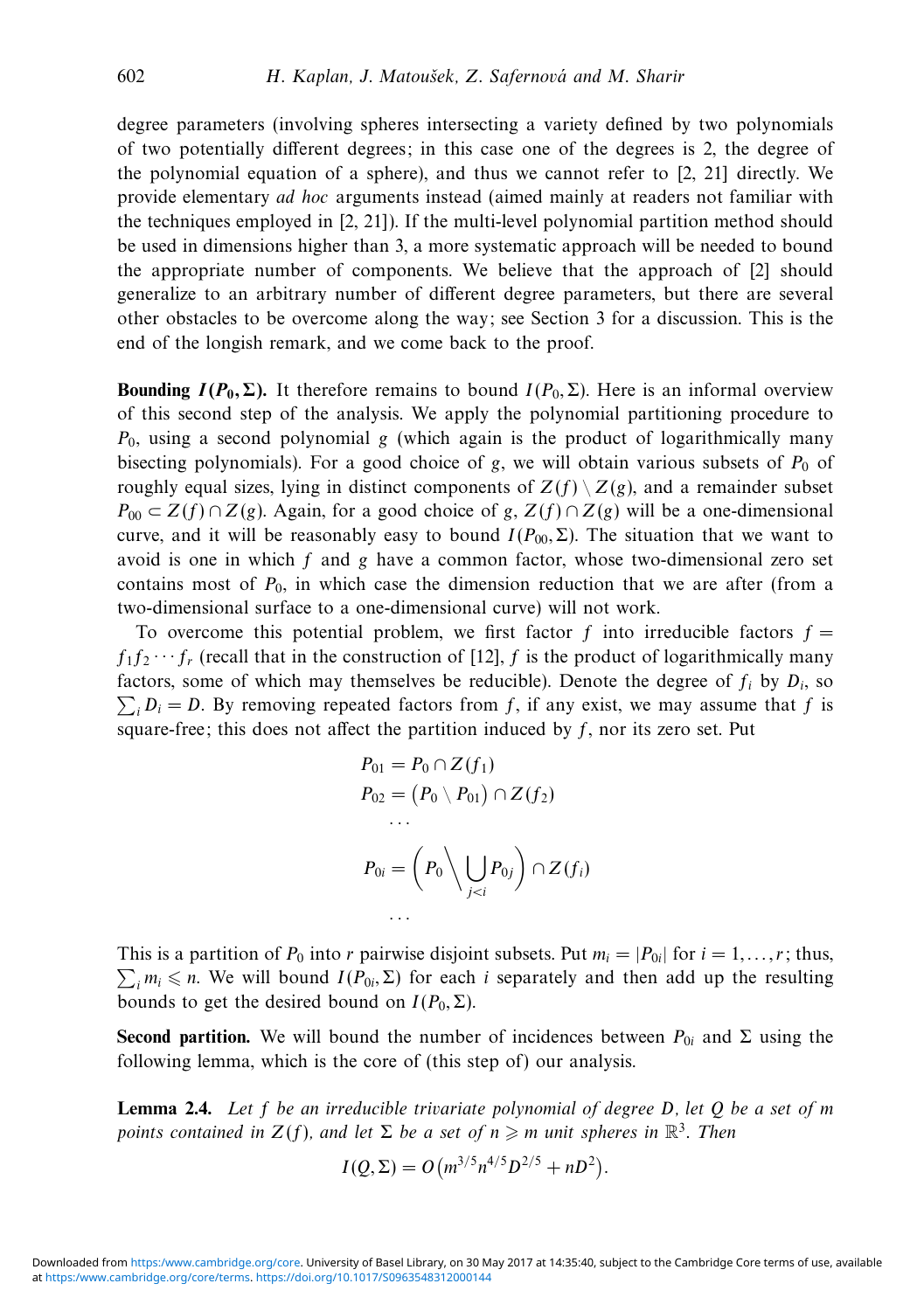**Remark.** When  $D = 1$  (all the points of *Q* are co-planar), the bound in the lemma becomes  $O(m^{3/5}n^{4/5} + n)$ , a special case (when  $m \le n$ ) of the bound  $O(m^{3/5}n^{4/5} + n + m)$ , which is a well-known upper bound on the number of incidences between *m* points and *n* circles in the plane (see, *e.g.*,  $[5, 20]$ ). In our case, the circles are the intersections of the spheres of  $\Sigma$  with the plane (where each resulting circle has multiplicity at most 2).

The main technical step in proving Lemma 2.4 is encapsulated in the following lemma.

**Lemma 2.5.** Given an irreducible trivariate polynomial  $f$  of degree D, a parameter  $E \geqslant D$ , and a finite point set Q in  $\mathbb{R}^3$ , there is a polynomial g of degree at most *E*, co-prime with *f*, which partitions *Q* into subsets  $Q_0 \subseteq Z(g)$  and  $Q_1, \ldots, Q_t$ , for  $t = \Theta(DE^2)$ , so that each  $Q_i$ , for  $i = 1, \ldots, t$ , lies in a distinct component of  $\mathbb{R}^3 \setminus Z(g)$ , and  $|Q_i| = O(|Q|/t)$ .

Note the similarity of this lemma to the standard polynomial partitioning result (Theorem 2.2). The difference is that, to ensure that  $g$  be co-prime with  $f$ , we pay the price of having only  $\Theta(DE^2)$  parts in the resulting partition, instead of  $\Theta(E^3)$ .

**Proof of Lemma 2.5.** As in the standard polynomial partitioning technique, we obtain *g* as the product of logarithmically many bisecting polynomials, each obtained by applying a variant of the polynomial ham sandwich theorem to a current collection of subsets of *Q*. The difference, though, is that we want to ensure that each of the bisecting polynomials is not divisible by  $f$ ; since  $f$  is irreducible, this ensures co-primality of  $g$ with *f*. Reviewing the construction of polynomial ham sandwich cuts, as outlined in the proof of Theorem 2.2, we see that all that is needed is to come up with some sufficiently large finite set of monomials, of an appropriate maximum degree, so that no non-trivial linear combination of these monomials can be divisible by *f*. We then use a restriction of the Veronese map defined by this subset of monomials, and the standard ham sandwich theorem in the resulting high-dimensional space, to obtain the desired polynomial.

Let  $x^i y^j z^k$  be the leading term of f, in the sense that  $i + j + k = D$  and  $(i, j, k)$  is largest in the lexicographical order among all the triples of exponents of the monomials of *f* (with non-zero coefficients) of degree *D*. Let  $q$  be the desired number of sets that we want a single partitioning polynomial to bisect. For that we need a space of *q* monomials whose degrees are not too large and which span only polynomials not divisible by *f*. If, say,  $q < \left(\frac{D}{3}\right)^3$  then we can use all monomials  $x^i y^j z^{k'}$  such that  $i', j', k' \leqslant q^{1/3} < D/3$ . Clearly, any non-trivial linear combination of these monomials cannot be divisible by *f*. In this case the degree of the resulting partitioning polynomial is  $\Theta(q^{1/3})$ . If  $q \geq (\frac{p}{3})^3$ then we take the set of all monomials  $x^{i}y^{j}z^{k'}$  that satisfy  $i' < i$  or  $j' < j$  or  $k' < k$ , and  $\max\{i', j', k'\} \leq \tilde{D}$  for a suitable integer  $\tilde{D}$ , which we specify below (the actual degree of the bisecting polynomial under construction will then be at most  $3\tilde{D}$ ). Any non-trivial polynomial *h* which is a linear combination of these monomials cannot be divisible by *f*. Indeed, if  $h = f h_1$  for some polynomial  $h_1$  then the product of the leading terms of *f* and of  $h_1$  cannot be cancelled out by the other monomials of the product, and, by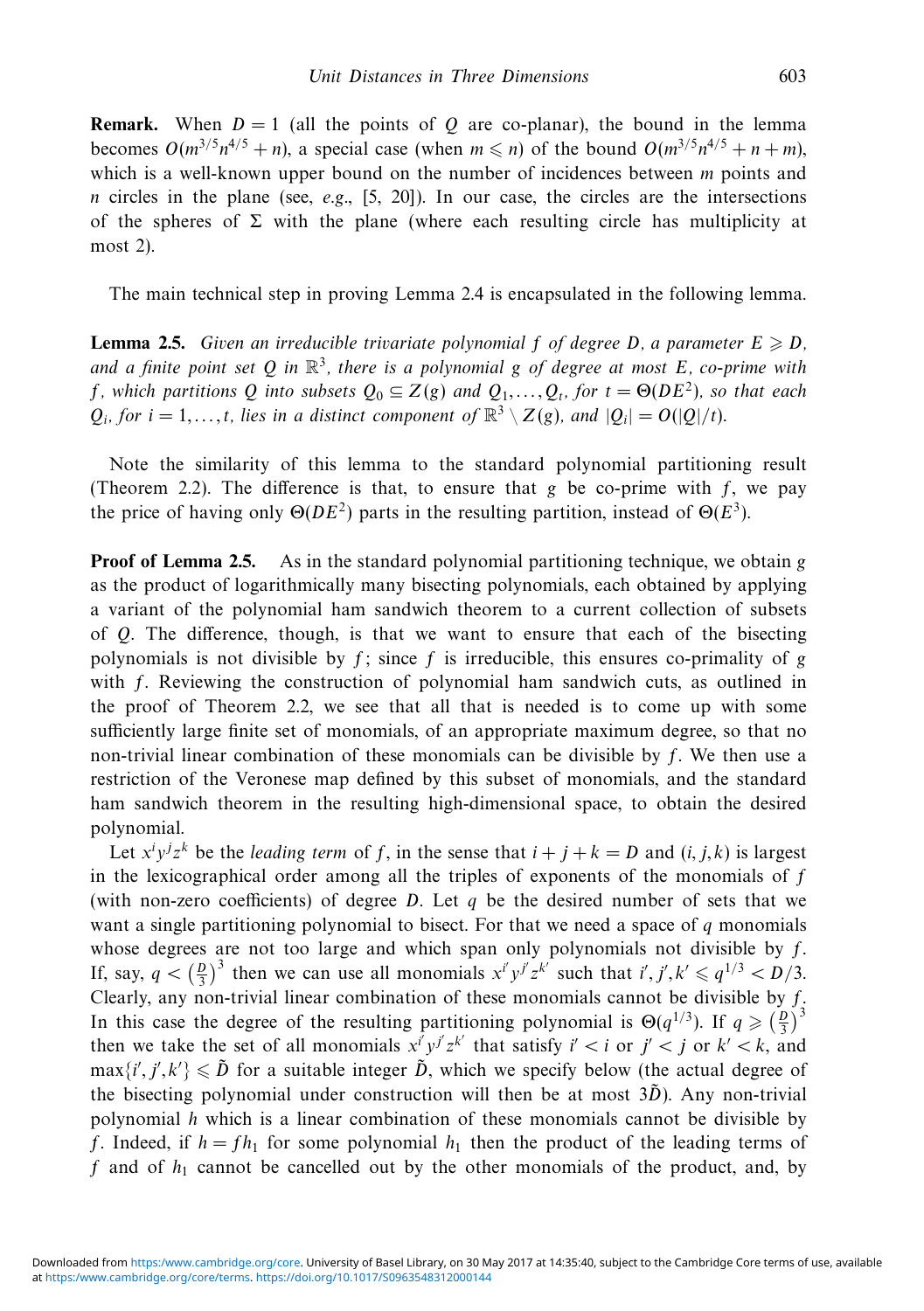construction, *h* cannot contain this monomial. The number of monomials in this set is  $\Theta(i\tilde{D}^2 + j\tilde{D}^2 + k\tilde{D}^2) = \Theta(D\tilde{D}^2)$ . We thus pick  $\tilde{D} = \Theta((q/D)^{1/2})$  so that we indeed get *q* monomials. As noted above, the degree of the resulting bisecting polynomial in this case is  $O((q/D)^{1/2})$ .

We now proceed to construct the required partitioning of  $Q$  into  $t$  sets, by a sequence of about log *t* polynomials  $g_0, g_1, \ldots$ , where  $g_j$  bisects  $2^j$  subsets of  $Q$ , each of size at most  $|Q|/2^j$ . For every *j* such that  $q = 2^j < (\frac{D}{3})^3$  we construct, as shown above, a polynomial of degree  $O(q^{1/3}) = O(2^{j/3})$ . For the indices *j* with  $q = 2^j \geq (\frac{D}{3})^3$ , we construct a polynomial of degree  $O((q/D)^{1/2}) = O(2^{j/2}/D^{1/2})$ . Since the upper bounds on the degrees of the partitioning polynomials increase exponentially with *j*, and since the number of parts *t* that we want is  $\Omega(D^3)$  (we want it to be  $\Theta(DE^2)$  and  $E \ge D$ ), it follows that the degree of the product of the sequence is  $O((t/D)^{1/2})$ . If we require this degree bound to be no larger than *E*, then it follows that the size of the partition that we get is  $t = \Theta(DE^2)$ . Clearly, *f* does not divide the product *g* of the polynomials *gj*, so *g* satisfies all the properties asserted in the lemma.  $\Box$ 

**Remarks. (1)** The analysis given above can be interpreted as being applied to the quotient ring  $\mathbb{R}[x, y, z]/I$ , where  $I = \langle f \rangle$  is the ideal generated by f. General quotient rings are described in detail in, e.g., [6, 7], but the special case where *I* is generated by a single polynomial is much simpler, and can be handled in the simple manner described above, bypassing (or rather simplifying considerably) the general machinery of quotient rings. As a matter of fact, an appropriate extension of Lemma 2.5 to quotient rings defined by two or more polynomials is still an open issue; see Section 3.

**(2)** The set *Q* is in fact contained in *Z*(*f*), and the subset  $Q_0$  is contained in *Z*(*f*) ∩ *Z*(*g*). However, except for the effect of this property on the specific choice of monomials for *g*, the construction considers  $Q$  as an arbitrary set of points in  $\mathbb{R}^3$ , and does not exploit the fact that  $Q \subset Z(f)$ .

**Back to the proof of Lemma 2.4.** We apply Lemma 2.5 to *Q*, now assumed to be contained in  $Z(f)$ , and obtain the desired partitioning polynomial *g*. We now proceed, based on the resulting partition of *Q*, to bound  $I(Q, \Sigma)$ ; we follow the notation used in Lemma 2.5.

We need the following technical lemma, a variant of which has been established and exploited in [11] and in [8]. For the sake of completeness we include a brief sketch of its proof, and refer the reader to the aforementioned papers for further details.

#### **Lemma 2.6.**

- (a) Let *f* and *g* be two trivariate polynomials of respective degrees *D* and *E*. Let Π be an infinite collection of parallel planes such that, for each  $\pi \in \Pi$ , the restrictions of f and *g* to Π have more than *DE* common roots. Then *f* and *g* have a (non-constant) common factor.
- (b) Let *f* and *g* be as in (a). If the intersection  $Z(f) \cap Z(g)$  of their zero sets contains a two-dimensional surface patch then *f* and *g* have a (non-constant) common factor.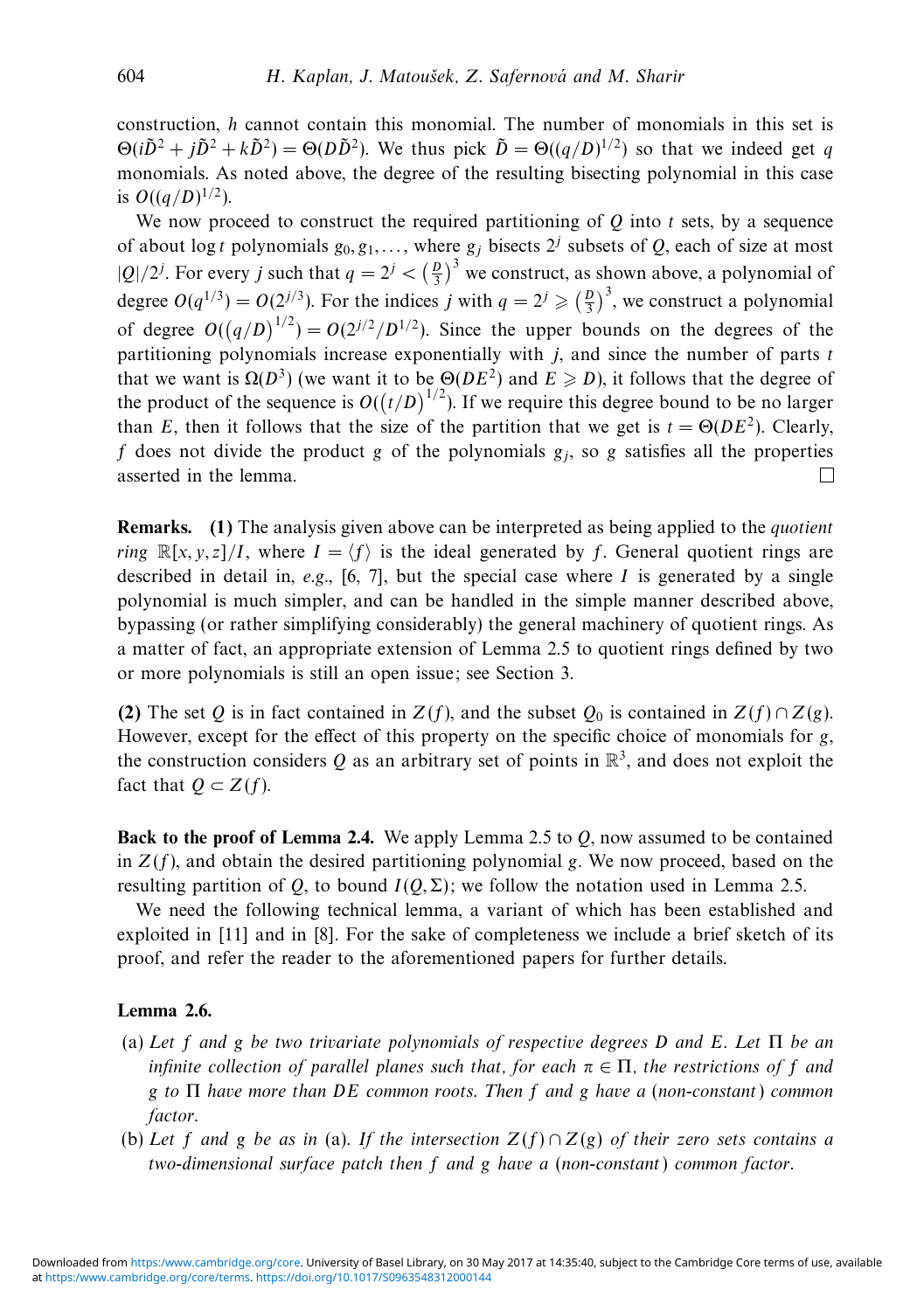**Sketch of proof.** (a) Assume without loss of generality that the planes in  $\Pi$  are horizontal and that, if the number of common roots in a plane is finite then these roots have different *x*-coordinates; both assumptions can be enforced by an appropriate rotation of the coordinate frame. Consider the *y*-resultant  $r(x, z) = \text{Res}_y(f(x, y, z), g(x, y, z))$  of  $f(x, y, z)$  and  $g(x, y, z)$ . This is a polynomial in *x* and *z* of degree at most *DE*. If the plane  $z = c$  contains more than *DE* common roots then  $r(x, c)$ , which is a polynomial in *x*, has more than *DE* roots, and therefore it must be identically zero. It follows that  $r(x, z)$ is identically zero on infinitely many planes  $z = c$ , and therefore it must be identically zero. (Its restriction to an arbitrary non-horizontal line  $\ell$  has infinitely many roots and therefore it must be identically zero on  $\ell$ .) It follows that  $f(x, y, z)$  and  $g(x, y, z)$  have a common factor (see [6, Proposition 1, page 163]).

**(b)** This follows from (a), since if  $Z(f)$  and  $Z(g)$  contain a two-dimensional surface patch, then they must have infinitely many zeros on infinitely many parallel planes. П

**Incidences outside** *Z***(***g***).** To prove Lemma 2.4, we first bound the number of incidences of the points of a fixed subset  $Q_j$ , for  $j \geq 1$ , with  $\Sigma$ , using the same approach as in the first partition. That is, let  $n_j$  denote the number of spheres of Σ that cross the corresponding cell *C<sub>j</sub>* effectively, in the sense that  $\sigma \cap Q_j \neq \emptyset$ . Then we have  $O(n_j)$  incidences of the points of  $Q_j$  with spheres that are incident to at most two points of  $Q_j$ , and  $O((m/t)^3)$ incidences with spheres that are incident to at least three points. Summing over all sets, we get

$$
\sum_{j=1}^{t} I(Q_j, \Sigma) = O\left(m^3 / t^2 + \sum_{j=1}^{t} n_j\right).
$$
 (2.1)

We estimate  $\sum_j n_j$  by bounding the number of cells  $C_j$  that a single sphere  $\sigma \in \Sigma$  can cross effectively, which we do as follows.

Take the same rational parametrization  $\psi$  of  $\sigma$  used in the analysis of the first partitioning step. Let  $f^*(u, v)$  and  $g^*(u, v)$  be the polynomials obtained from  $f \circ \psi$  and  $g \circ \psi$  by removing the common denominators of these rational functions. The degrees of  $f^*$  and  $g^*$  are  $O(D)$  and  $O(E)$ , respectively.

If  $f^*$  vanishes identically on the *uv*-plane, then  $\sigma \subseteq Z(f)$ ; this is an easy situation that we will handle later on. Otherwise,  $Z(f^*) = \psi^{-1}(\sigma \cap Z(f))$  is a one-dimensional curve  $\gamma$  in the *uv*-plane (possibly degenerate, e.g., empty or consisting of isolated points), and *Q* ∩ *σ* is contained in *ψ*(*γ*).

By construction, the number of cells  $C_j$  that  $\sigma$  crosses effectively (so that it is incident to points of  $Q_i$ ) is no larger than the number of components of  $Z(f^*) \setminus Z(g^*)$ . This is because each such cell  $C_i$  contains at least one connected component of  $\psi(Z(f^*) \setminus Z(g^*))$ .

Now each component of  $Z(f^*) \setminus Z(g^*)$  is either a full component of  $Z(f^*)$ , or a relatively open connected portion of  $Z(f^*)$  whose closure meets  $Z(g^*)$ .

Since *f*<sup>∗</sup> is a bivariate polynomial, Harnack's theorem [13] asserts that the number of (arcwise) connected components of  $Z(f^*)$  is at most  $1 + {deg(f^*)-1 \choose 2} = O(D^2)$ .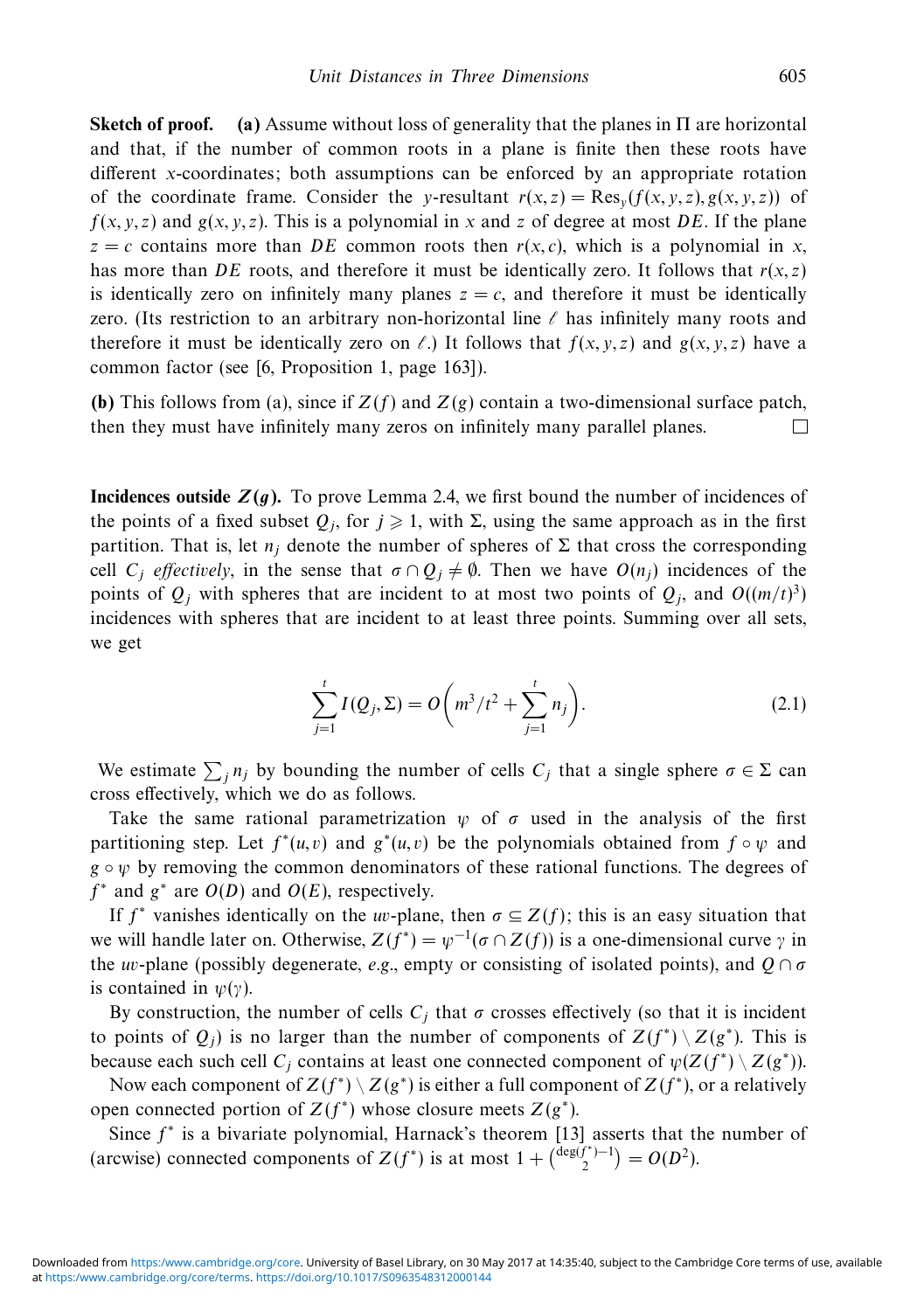For the other kind of components, choose a generic sufficiently small value  $\varepsilon > 0$ , so that *f*<sup>\*</sup> and  $g^* \pm \varepsilon$  do not have a common factor.<sup>2</sup> Then each component of  $Z(f^*) \setminus Z(g^*)$ of the second kind must contain a point at which  $g^* + \varepsilon = 0$  or  $g^* - \varepsilon = 0$ . Hence, the number of such components is at most the number of such common roots, which, by Bézout's theorem (see, e.g., [7]) is<sup>3</sup>  $O(\deg(f^*)\deg(g^*)) = O(DE)$ .

Since  $E \ge D$ , we conclude that the number of cells  $C_j$  crossed effectively by  $\sigma$  is  $O(DE)$ , which in turn implies that  $\sum_j n_j = O(nDE)$ . Substituting this in (2.1) and recalling that  $t = \Theta(DE^2)$ , we get

$$
\sum_{j=1}^{r} I(Q_j, \Sigma) = O\left(\frac{m^3}{D^2 E^4} + nDE\right).
$$
 (2.2)

We have left aside the case where  $\sigma \subseteq Z(f)$ . Since f is irreducible, and so is  $\sigma$ , we must have  $\sigma = Z(f)$  in this case (recall Lemma 2.6(b)). The analysis proceeds as above for every sphere  $\sigma' \neq \sigma$ , and the number of incidences with  $\sigma$  itself is at most *m*, a bound that is subsumed by the bound asserted in the lemma (recall that  $m \le n$ ).

We note that in the ongoing analysis  $D$  is the actual degree of the irreducible factor of f under consideration, but E is only a chosen upper bound for  $deg(g)$ , whose actual value may be smaller (as may have been the case with *f*).

To optimize the bound in (2.2), we choose

$$
E = \max\left\{\frac{m^{3/5}}{n^{1/5}D^{3/5}}, D\right\},\tag{2.3}
$$

and observe that the first term dominates when  $D \leq m^{3/8}/n^{1/8}$ . Assuming that this is indeed the case, we get

$$
\sum_{j} I(Q_j, \Sigma) = O(m^{3/5} n^{4/5} D^{2/5}).
$$
\n(2.4)

If  $D > m^{3/8}/n^{1/8}$  then we have  $E = D$ , and the bound (2.2) becomes

$$
\sum_{j} I(Q_j, \Sigma) = O\left(\frac{m^3}{D^6} + nD^2\right) = O(nD^2).
$$
 (2.5)

Thus,  $I(Q \setminus Q_0, \Sigma)$  satisfies the bound asserted in the lemma, and it remains to bound  $I(Q_0, \Sigma)$ .

**Incidences within** *Z***(***f***) ∩** *Z***(***g***).** Recall that *Q*<sup>0</sup> is contained in the curve *δ* = *Z*(*f*) ∩ *Z*(*g*), which by Lemma 2.6(b) is (at most) one-dimensional.

Fix a sphere  $\sigma \in \Sigma$  that does not coincide with  $Z(f)$ , let  $\psi$  be the corresponding rational parametrization of  $\sigma$ , and let  $f^*_{\sigma}$  and  $g^*_{\sigma}$  be the numerators of  $f \circ \psi$  and  $g \circ \psi$ , as defined in the preceding analysis.

- <sup>2</sup> Indeed, assuming that *f*<sup>∗</sup> and *g*<sup>∗</sup> + *ε* had a non-constant common factor for infinitely many values of *ε*, then the same factor would occur for two distinct values  $\varepsilon_1$  and  $\varepsilon_2$  of  $\varepsilon$ , and thus it would have to divide  $\varepsilon_1 - \varepsilon_2$ , which is impossible.
- <sup>3</sup> The  $O(DE)$  bound for the number of components of  $Z(f^*) \setminus Z(g^*)$  is also a direct consequence of the main result of Barone and Basu [2].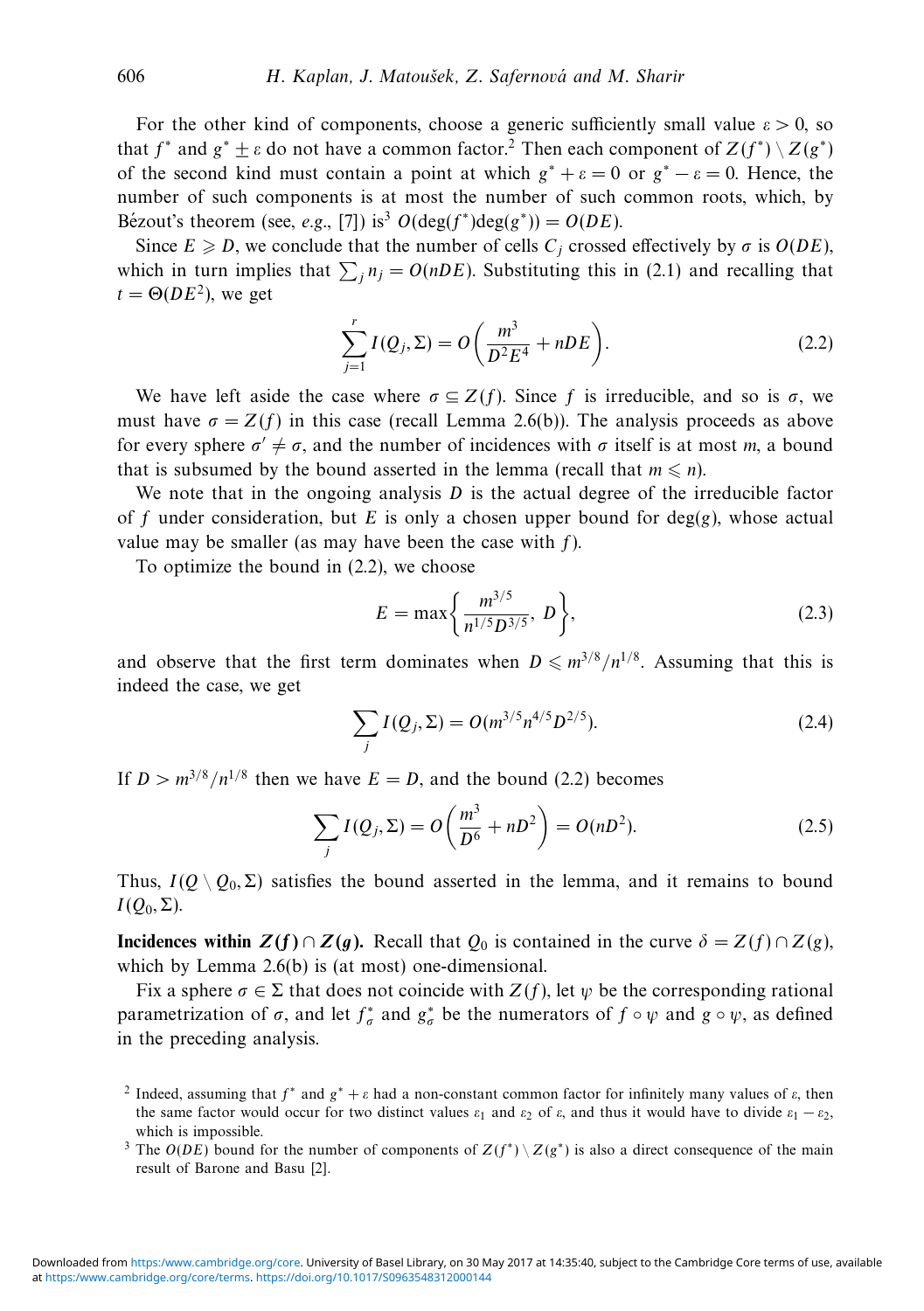If  $g^*_{\sigma}$  is identically 0, then we have  $\sigma \subseteq Z(g)$ , and the irreducible quadratic polynomial defining  $\sigma$  is a factor of *g* by Lemma 2.6. Thus, the number of such  $\sigma$  is  $O(E)$ , and together they can contribute at most  $O(mE)$  incidences, which is bounded from above by the right-hand side of (2.2). The case of  $f^*_{\sigma} \equiv 0$  has been assumed not to occur.

We therefore assume that both  $f^*_{\sigma}$  and  $g^*_{\sigma}$  are not identically zero, we let  $h^*_{\sigma}$  denote the greatest common divisor of  $f^*_{\sigma}$  and  $g^*_{\sigma}$ , and put  $f^*_{\sigma} = f^*_{1\sigma}h^*_{\sigma}$  and  $g^*_{\sigma} = g^*_{1\sigma}h^*_{\sigma}$ . Then *ψ*<sup>−1</sup>(*σ* ∩ *δ*) is the union of *Z*(*h*<sup>\*</sup><sub>*d*</sub>) and of *Z*(*f*<sup>\*</sup><sub>*d*</sub>) ∩ *Z*(*g*<sup>\*</sup><sub>*d*</sub>). Using Bézout's theorem as above, we have  $|Z(f_{1\sigma}^*) \cap Z(g_{1\sigma}^*)| = O(DE)$ ; summing this bound over all spheres  $\sigma$ , we get at most  $O(nDE)$  incidences, a bound already subsumed by  $(2.2)$ .

It remains to account for incidences of the following kind (call them *h*<sup>∗</sup>-incidences): a point  $q \in Q_0 \cap \sigma$  lying in  $\psi(Z(h^*_{\sigma}))$ . Let us call such a point *q* isolated in  $\sigma$  if it is an isolated point of  $\psi(Z(h_{\sigma}^*))$ ; *i.e.*, there is a neighbourhood of *q* in  $\sigma$  intersecting  $\psi(Z(h_{\sigma}^*))$ only at *q*.

The homeomorphism  $\psi^{-1}$  maps the isolated points *q* on  $\sigma$  to isolated zeros of  $h^*_{\sigma}$ in the *uv*-plane, in a one-to-one fashion. Since  $deg(h^*_{\sigma}) = O(D), Z(h^*_{\sigma})$  has at most  $O(D^2)$ components (Harnack's theorem again), and thus the overall number of isolated incidences is  $O(nD^2)$ .

Finally, to account for non-isolated *h*<sup>∗</sup>-incidences, let us fix a point  $q \in Q_0$ , and consider the collection  $\tilde{\Sigma}_q$  consisting of all spheres  $\sigma \in \Sigma$  that contain *q* such that *q* forms a non-isolated *h*<sup>\*</sup>-incidence with *σ*. We claim that  $|\tilde{\Sigma}_q| = O(DE)$ .

For  $\sigma \in \tilde{\Sigma}_q$ , the set  $\psi(Z(h^*_{\sigma}))$  contains a curve segment  $\beta_{q,\sigma}$  ending at q. Let us call  $\beta_{q,\sigma}$ and  $\beta_{q,\sigma'}$  equivalent if they coincide in some neighbourhood of *q*. If  $\beta_{q,\sigma}$  and  $\beta_{q,\sigma'}$  are not equivalent, then in a sufficiently small neighbourhood of *q* they intersect only at *q* (since they are arcs of algebraic curves).

We also note that a given  $\beta_{q,\sigma}$  can be equivalent to  $\beta_{q,\sigma'}$  for at most one  $\sigma' \neq \sigma$ ; this is because the common portion  $\beta_{q,\sigma} \cap \beta_{q,\sigma'}$  of the considered curve segments has to be contained in the intersection circle  $\sigma \cap \sigma'$ , and that circle intersects any other sphere  $\sigma'' \in \Sigma$  in at most two points. Thus,  $|\tilde{\Sigma}_q|$  is at most twice the number of equivalence classes of the curve segments  $\beta_{a,\sigma}$ .

Let us fix an auxiliary sphere *S* of a sufficiently small radius  $\rho$  around *q*, so that each  $\beta_{q,\sigma}$  intersects *S* at some point  $x_{\sigma}$ . Let *S'* be a sphere around *q* of radius  $\epsilon \rho$ , for some sufficiently small constant parameter  $\varepsilon > 0$ . We choose a point  $y \in S'$  uniformly at random, and let  $\pi$  be the plane tangent to *S'* at *y*. Then, for each  $\sigma \in \tilde{\Sigma}_q$ ,  $\pi$  separates  $x_{\sigma}$ from *q* with probability at least  $\frac{1}{3}$ , say (which can be guaranteed by choosing *ε* sufficiently small), and thus, by continuity, it intersects  $\beta_{q,\sigma}$ . Hence there is a specific  $y_0 \in S'$  such that the corresponding tangent plane  $\pi_0$  intersects  $\beta_{q,\sigma}$  for at least a third of the spheres  $\sigma \in \tilde{\Sigma}_q$ .

Moreover, we can assume that such a  $\pi_0$  intersects each  $\beta_{q,\sigma}$  in such a way that all planes *π* parallel to  $π_0$  and sufficiently close to it intersect  $β_{q,σ}$  as well. Then an application of Lemma 2.6(a) allows us to assume that the restrictions of f and g to some  $\pi$  as above (actually to most of these planes) are bivariate polynomials, with at most *DE* common roots. Hence  $\pi$  intersects at most  $O(DE)$  of the curves  $\beta_{q,\sigma}$ , and so  $|\tilde{\Sigma}_q| = O(DE)$ .

Altogether, we can bound the number of  $h^*$ -incidences by  $O(nD^2 + mDE)$ , which does not exceed the earlier estimate  $O(nDE)$  (recalling that  $m \le n$ ). Hence, choosing *E* as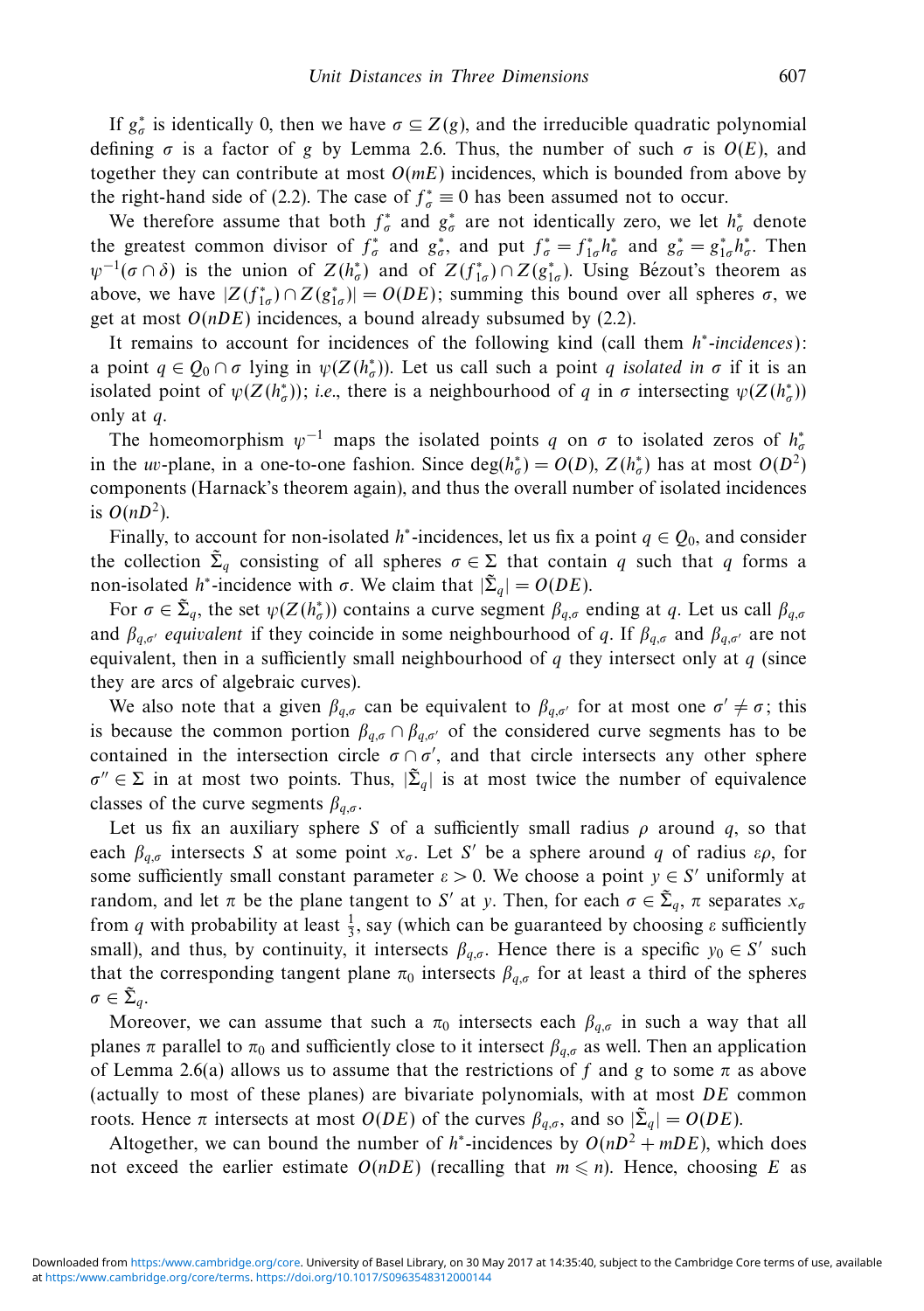in (2.3), the incidences within  $\delta$  do not affect either of the asymptotic bounds (2.4) and (2.5).

This completes the proof of Lemma 2.4.

**Finishing the proof of Theorem 2.1.** We recall that in the first partitioning step, the set  $P_0 = P \cap Z(f)$  was partitioned into the subsets  $P_{01}, \ldots, P_{0r}$ . Each  $P_{0i}$  consists of  $m_i$  points and is contained in  $Z(f_i)$ , where  $f_i$  is an irreducible factor of f, with deg( $f_i$ ) =  $D_i$ . By Lemma 2.4 we have

$$
\sum_{i=1}^r I(P_{0i}, \Sigma) = O\bigg(\sum_{i=1}^r m_i^{3/5} n^{4/5} D_i^{2/5} + \sum_{i=1}^r n D_i^2\bigg).
$$

For the first term on the right-hand side we use Hölder's inequality<sup>4</sup> and the inequalities

$$
\sum_{i=1}^r D_i \leqslant D = O(n^{1/4}) \quad \text{and} \quad \sum_{i=1}^r m_i \leqslant n.
$$

Thus,

$$
n^{4/5} \sum_{i=1}^r m_i^{3/5} D_i^{2/5} \leq n^{4/5} \left( \sum_i m_i \right)^{3/5} \left( \sum_i D_i \right)^{2/5} \leq O(n^{4/5} n^{3/5} D^{2/5}) = O(n^{3/2}).
$$

For the remaining term we have

$$
\sum_{i=1}^r nD_i^2 \leq nD \cdot \sum_{i=1}^r D_i \leq nD^2 = O(n^{3/2}).
$$

We thus get a total of  $O(n^{3/2})$  incidences, thereby completing the proof of the theorem.  $\Box$ 

#### **3. Discussion**

The main technical ingredient in the analysis, on top of the standard polynomial partitioning technique of Guth and Katz, is the recursion on the dimension of the ambient manifold containing the points of *P*. This required a more careful construction of the second partitioning polynomial *g* to make sure that it is co-prime with the first polynomial *f*. It is reasonably easy to perform the first such recursive step, as done here and also independently by Zahl [28], but successive recursive steps become trickier. In such cases we have several co-prime polynomials, and we need to construct, in the quotient ring of their ideal, a polynomial ham sandwich cut of some specified maximum degree with sufficiently many monomials. Such higher recursive steps will be needed when we analyse incidences between points and surfaces in higher dimensions. At the moment there does not seem to be an efficient procedure for this task. Another recent paper where similar issues arise is by Solymosi and Tao [21].

We also note that Zahl's study extends Theorem 2.1 to incidences between points and more general surfaces in three dimensions. The analysis in our study can also be similarly

<sup>4</sup> Hölder's inequality asserts that  $\sum x_i y_i \leq (\sum |x_i|^p)^{1/p} (\sum |y_i|^q)^{1/q}$  for positive *p*, *q* satisfying  $1/p + 1/q = 1$ . Here we use it with  $p = 5/3$ ,  $q = 5/2$ ,  $x_i = m_i^{3/5}$ , and  $y_i = D_i^{2/5}$ .

$$
\Box
$$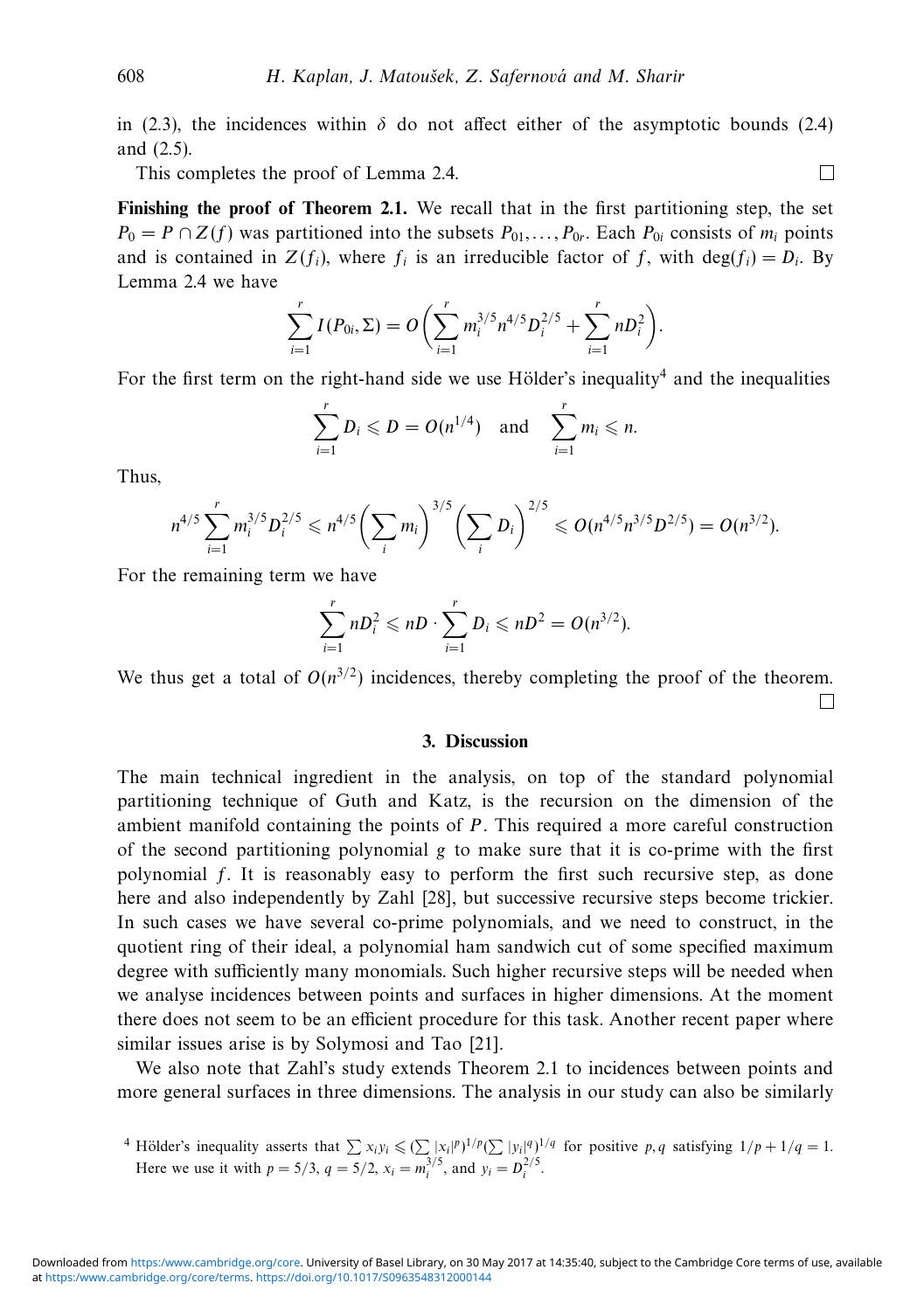extended (at the price of making some of the arguments more complicated), but, since our goal had been to improve the bound on unit distances, we have focused on the case of unit spheres.

#### **Acknowledgement**

We would like to thank Josh Zahl for an e-mail discussion and useful comments.

#### **References**

- [1] Akama, Y., Irie, K., Kawamura, A. and Uwano, Y. (2010) VC dimensions of principal component analysis. Discrete Comput. Geom. **44** 589–598.
- [2] Barone, S. and Basu, S. (2012) Refined bounds on the number of connected components of sign conditions on a variety. Discrete Comput. Geom. **47** (3) 577–597.
- [3] Basu, S., Pollack, R. and Roy, M.-F. (1996) On the number of cells defined by a family of polynomials on a variety. Mathematika **43** 120–126.
- [4] Basu, S., Pollack, R. and Roy, M.-F. (2003) Algorithms in Real Algebraic Geometry, Vol. 10 of Algorithms and Computation in Mathematics, Springer.
- [5] Clarkson, K., Edelsbrunner, H., Guibas, L., Sharir, M. and Welzl, E. (1990) Combinatorial complexity bounds for arrangements of curves and spheres. Discrete Comput. Geom. **5** 99–160.
- [6] Cox, D., Little, J. and O'Shea, D. (2005) Using Algebraic Geometry, second edition, Springer.
- [7] Cox, D., Little, J. and O'Shea, D. (2007) Ideals, Varieties, and Algorithms: An Introduction to Computational Algebraic Geometry and Commutative Algebra, third edition, Springer.
- [8] Elekes, G., Kaplan, H. and Sharir, M. (2011) On lines, joints, and incidences in three dimensions. J. Combin. Theory Ser. A **118** 962–977. Also in arXiv:0905.1583.
- [9] Erd˝os, P. (1946) On a set of distances of *n* points. Amer. Math. Monthly **53** 248–250.
- [10] Erd˝os, P. (1960) On sets of distances on *n* points in Euclidean space. Magyar Tud. Akad. Mat. Kutató Int. Kozl. **5** 165-169.
- [11] Guth, L. and Katz, N. H. (2010) Algebraic methods in discrete analogs of the Kakeya problem, Adv. Math. **225** 2828–2839. Also in arXiv:0812.1043v1.
- [12] Guth, L. and Katz, N. H. (2010) On the Erdős distinct distances problem in the plane. arXiv:1011.4105.
- [13] Harnack, C. G. A. (1876) Über die Vielfaltigkeit der ebenen algebraischen Kurven. Math. Ann. **10** 189–199.
- [14] Kaplan, H., Matoušek, J. and Sharir, M. (2011) Simple proofs of classical theorems in discrete geometry via the Guth–Katz polynomial partitioning technique. Discrete Comput. Geom., submitted. Also in arXiv:1102.5391.
- [15] Lenz, H. (1955) Zur Zerlegung von Punktmengen in solche kleineren Durchmessers. Arch. Math. **6** 413–416.
- [16] Matoušek, J. (2003) Using the Borsuk–Ulam Theorem, Springer.
- [17] Milnor, J. (1964) On the Betti numbers of real varieties. Proc. Amer. Math. Soc. **15** 275–280.
- [18] Oleinik, O. A. and Petrovskii, I. B. (1949) On the topology of real algebraic surfaces. Izv. Akad. Nauk SSSR **13** 389–402.
- [19] Pach, J. and Agarwal, P. K. (1995) Combinatorial Geometry, Wiley-Interscience.
- [20] Pach, J. and Sharir, M. (2004) Geometric incidences. In Towards a Theory of Geometric Graphs (J. Pach, ed.), Vol. 342 of Contemporary Mathematics, AMS, pp. 185–223.
- [21] Solymosi, J. and Tao, T. (2012) An incidence theorem in higher dimensions. arXiv:1103.2926v4